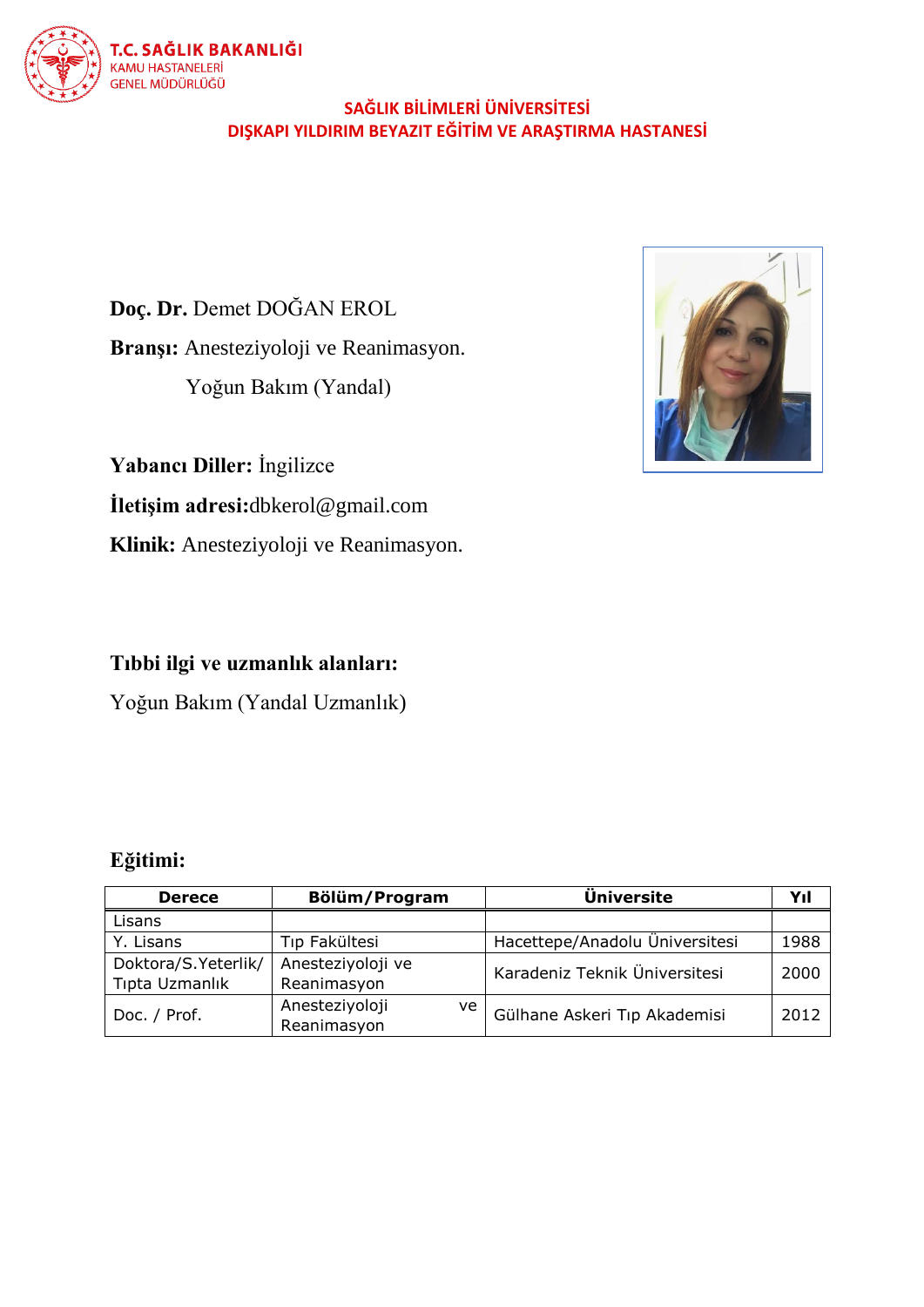

# **SAĞLIK BİLİMLERİ ÜNİVERSİTESİ**

#### **DIŞKAPI YILDIRIM BEYAZIT EĞİTİM VE ARAŞTIRMA HASTANESİ**

# **Çalışılan Kurumlar:**

| Ars. Gör.Dr.  | Karadeniz Teknik Üniversitesi. Tıp Fakültesi. Anesteziyoloji   | 1994-2001 |
|---------------|----------------------------------------------------------------|-----------|
|               | ve Reanimasyon ABD. Trabzon                                    |           |
| Öğr.Gör.Dr.   | Afyon Kocatepe Üniversitesi. Tıp Fakültesi. Anesteziyoloji     | 2001-2003 |
|               | ve Reanimasyon ABD. Afyonkarahisar                             |           |
| Yrd.Doc.Dr.   | Afyon Kocatepe Üniversitesi. Tıp Fakültesi. Anesteziyoloji     | 2003-2008 |
|               | ve Reanimasyon ABD. Afyonkarahisar                             |           |
| Yrd.Doc.Dr.   | Ufuk Üniversitesi. Tıp Fakültesi. Ankara                       | 2008-2011 |
| Doc.Dr.       | Sağlık Bakanlığı. Dr. Sami Ulus Kadın-Doğum, Çocuk Sağlığı     | 2012-2013 |
|               | ve Hastalıkları Eğitim ve Araştırma Hastanesi. Ankara          |           |
| Doc.Dr.Eğitim | Sağlık Bilimleri Üniversitesi. Dışkapı Yıldırım Beyazıt Eğitim | 2014-2019 |
| Görevlisi     | ve Araştırma Hastanesi. Ankara                                 |           |

# **Yayınlar:**

#### **A. Uluslararası hakemli dergilerde yayımlanan makaleler :**

A1. **[Erol, D.D.](http://www.ncbi.nlm.nih.gov/sites/entrez?Db=pubmed&Cmd=Search&Term=%22Erol%20DD%22%5BAuthor%5D&itool=EntrezSystem2.PEntrez.Pubmed.Pubmed_ResultsPanel.Pubmed_RVAbstractPlusDrugs1), Cevrioglu, S., Uslan, I., "Preoperative Preparation And General Anesthesia** Administration With Sevoflurane In A Patient Who Developes Thyrotoxicosis And Cardiogenic Dysfunction Due To A Hydatidiform Mole." The Internet Journal of Anesthesiology, Vol. 8, N. 1 (2004).

**A2.** [Erol, D.D.](http://www.ncbi.nlm.nih.gov/sites/entrez?Db=pubmed&Cmd=Search&Term=%22Erol%20DD%22%5BAuthor%5D&itool=EntrezSystem2.PEntrez.Pubmed.Pubmed_ResultsPanel.Pubmed_RVAbstractPlusDrugs1), Degirmenci, B., "Contribution Of Tomographic Imagining In Expected Difficult Intubation," The Internet Journal of Anesthesiology, Vol. 8, N. 1 (2004).

**A3.** Cevrioglu, A.S., Degirmenci, B., Acar, M., Yilmazer, M., Erol, D., Kahraman, A., Demirel, R., Coksuer, H. "Examination Of Changes Caused By Tubal Sterilization In Ovarian Hormone Secretion And Uterine And Ovarian Artery Blood Flow Rates," Contraception, 70 (6), 467-473 (2004).

**A4.** [Erol, D.D.](http://www.ncbi.nlm.nih.gov/sites/entrez?Db=pubmed&Cmd=Search&Term=%22Erol%20DD%22%5BAuthor%5D&itool=EntrezSystem2.PEntrez.Pubmed.Pubmed_ResultsPanel.Pubmed_RVAbstractPlusDrugs1), Polat, C., San, O., "The Early Diagnosis And Treatment Of Acute Hemorrhagic Shock After Laparoscopic Cholecystectomy," The Internet Journal of Anesthesiology, Vol. 9, N. 2 (2005).

**A5.** [Erol, D.D.](http://www.ncbi.nlm.nih.gov/sites/entrez?Db=pubmed&Cmd=Search&Term=%22Erol%20DD%22%5BAuthor%5D&itool=EntrezSystem2.PEntrez.Pubmed.Pubmed_ResultsPanel.Pubmed_RVAbstractPlusDrugs1), Altinel, L., "Transfusion-Related Acute Lung Injury (Trali) In A Multipara Patient," The Internet Journal of Anesthesiology, Vol. 9, N. 2 (2005).

A6. **[Erol, D.D](http://www.ncbi.nlm.nih.gov/sites/entrez?Db=pubmed&Cmd=Search&Term=%22Erol%20DD%22%5BAuthor%5D&itool=EntrezSystem2.PEntrez.Pubmed.Pubmed_ResultsPanel.Pubmed_RVAbstractPlusDrugs1)., "Perioperative Management Of A Patient With Henoch-Schonlein Purpura** For Appendectomy," Saudi Med J, 27(5), 714-716 (2006).

**A7.** [Erol, D.D.](http://www.ncbi.nlm.nih.gov/sites/entrez?Db=pubmed&Cmd=Search&Term=%22Erol%20DD%22%5BAuthor%5D&itool=EntrezSystem2.PEntrez.Pubmed.Pubmed_ResultsPanel.Pubmed_RVAbstractPlusDrugs1), Eser, O., "The Expected Difficult Intubation Of A Patient With Beare-Stevenson Syndrome," Paediatr Anaesth, 16(7), 801 (2006).

**A8.** [Erol, D.D.](http://www.ncbi.nlm.nih.gov/sites/entrez?Db=pubmed&Cmd=Search&Term=%22Erol%20DD%22%5BAuthor%5D&itool=EntrezSystem2.PEntrez.Pubmed.Pubmed_ResultsPanel.Pubmed_RVAbstractPlusDrugs1), Gecici, O., "A Central Anticholinergic Syndrome Secondary To Atropine Treatment Of Organophophate Poisoning In An Elderly Patient," Psychogeriatrics, 6, 145- 146 (2006).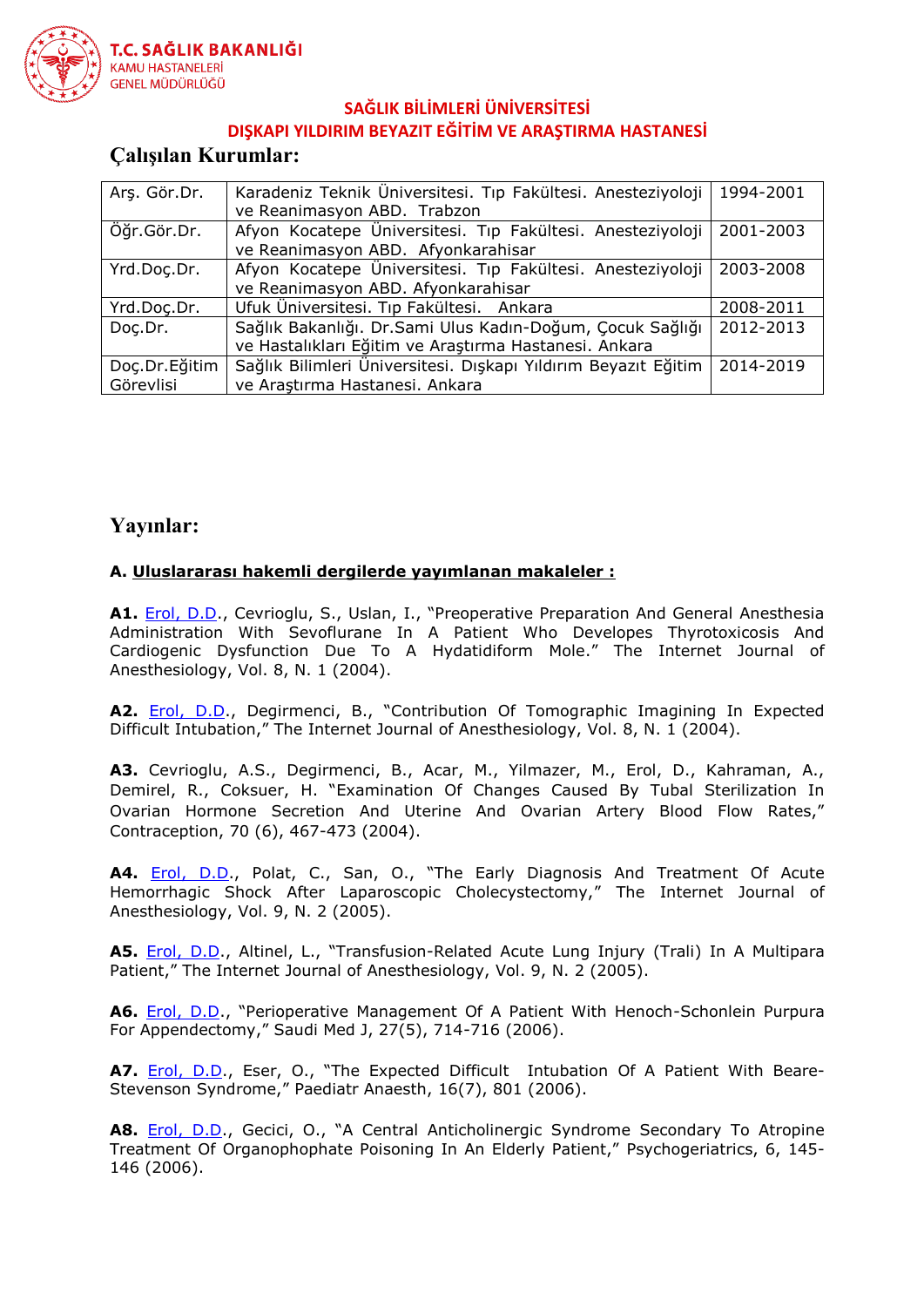

# **SAĞLIK BİLİMLERİ ÜNİVERSİTESİ**

#### **DIŞKAPI YILDIRIM BEYAZIT EĞİTİM VE ARAŞTIRMA HASTANESİ**

**A9.** [Erol, D.D.](http://www.ncbi.nlm.nih.gov/sites/entrez?Db=pubmed&Cmd=Search&Term=%22Erol%20DD%22%5BAuthor%5D&itool=EntrezSystem2.PEntrez.Pubmed.Pubmed_ResultsPanel.Pubmed_RVAbstractPlusDrugs1), "A Bronchospasm In Pediatric Surgery: Adenoid Hypertrophy And A New Neuromuscular Blocking Agent," Italian Internet Journal of Pediatric and Neonatal Anesthesia, Maggio, Vol. 4, N. 2 (2006).

**A10.** [Erol, D.D.](http://www.ncbi.nlm.nih.gov/sites/entrez?Db=pubmed&Cmd=Search&Term=%22Erol%20DD%22%5BAuthor%5D&itool=EntrezSystem2.PEntrez.Pubmed.Pubmed_ResultsPanel.Pubmed_RVAbstractPlusDrugs1), "The Effect of Oral Gabapentin on Postdural Puncture Headache," Acute Pain, 8, 169-173 (2006).

**A11.** [Erol, D.D](http://www.ncbi.nlm.nih.gov/sites/entrez?Db=pubmed&Cmd=Search&Term=%22Erol%20DD%22%5BAuthor%5D&itool=EntrezSystem2.PEntrez.Pubmed.Pubmed_ResultsPanel.Pubmed_RVAbstractPlusDrugs1)., "Thoracic Epidural Blockade In An Elderly With Achalasia Due To Scleroderma For Thoracotomy, Esophageal Myotomy And Cystotomy-Capitonnage," Acute Pain, 9, 39-42 (2007).

**A12.** [Erol, D.D](http://www.ncbi.nlm.nih.gov/sites/entrez?Db=pubmed&Cmd=Search&Term=%22Erol%20DD%22%5BAuthor%5D&itool=EntrezSystem2.PEntrez.Pubmed.Pubmed_ResultsPanel.Pubmed_RVAbstractPlusDrugs1)., "A Risk During An Elective Repair Of Craniosynostosis: The Cushing Reflex," Paediatr Anaesth, 17(5), 496-502 (2007).

**A13.** [Erol, D.D.](http://www.ncbi.nlm.nih.gov/sites/entrez?Db=pubmed&Cmd=Search&Term=%22Erol%20DD%22%5BAuthor%5D&itool=EntrezSystem2.PEntrez.Pubmed.Pubmed_ResultsPanel.Pubmed_RVAbstractPlusDrugs1), Ozen, I. "Is General Anesthesia A Risk For Myocardium? Effect Of Anesthesia On Myocardial Function As Assessed By Cardiac Troponin-I In Two Different Groups (Isofluran+N2O Inhalation And Propofol+Fentanyl Iv Anesthesia)," Vasc. Health. Risk. Manag., 3(5), 755-758 (2007).

**A14.** [Erol, D.D.](http://www.ncbi.nlm.nih.gov/sites/entrez?Db=pubmed&Cmd=Search&Term=%22Erol%20DD%22%5BAuthor%5D&itool=EntrezSystem2.PEntrez.Pubmed.Pubmed_ResultsPanel.Pubmed_RVAbstractPlusDrugs1), [Yilmaz, S.](http://www.ncbi.nlm.nih.gov/sites/entrez?Db=pubmed&Cmd=Search&Term=%22Yilmaz%20S%22%5BAuthor%5D&itool=EntrezSystem2.PEntrez.Pubmed.Pubmed_ResultsPanel.Pubmed_RVAbstractPlusDrugs1), [Polat, C.](http://www.ncbi.nlm.nih.gov/sites/entrez?Db=pubmed&Cmd=Search&Term=%22Polat%20C%22%5BAuthor%5D&itool=EntrezSystem2.PEntrez.Pubmed.Pubmed_ResultsPanel.Pubmed_RVAbstractPlusDrugs1), [Arikan, Y](http://www.ncbi.nlm.nih.gov/sites/entrez?Db=pubmed&Cmd=Search&Term=%22Arikan%20Y%22%5BAuthor%5D&itool=EntrezSystem2.PEntrez.Pubmed.Pubmed_ResultsPanel.Pubmed_RVAbstractPlusDrugs1)., "Efficacy Of Thoracic Epidural Analgesia For Laparoscopic Cholecystectomy," [Adv. Ther.](javascript:AL_get(this,%20), Jan 25(1), 45-52 (2008).

**A15.** [Erol, D.D.](http://www.ncbi.nlm.nih.gov/sites/entrez?Db=pubmed&Cmd=Search&Term=%22Erol%20DD%22%5BAuthor%5D&itool=EntrezSystem2.PEntrez.Pubmed.Pubmed_ResultsPanel.Pubmed_RVAbstractPlusDrugs1), Ibiş H.A., "Glutamate/Aspartate Supplementation During Cardiopulmonary Bypass: Effect On Post-Operative Neurocognitive Function," Heart Surgery Forum, 11(1), 17-20 (2008).

**A16.** Erol, D.D., Erdogan, Y., "The Effect Of Acute Normovolemic Haemodilution On Blood Gas Parameters: a Case Report," [Adv. Ther.](javascript:AL_get(this,%20), 25(2), 148-51 (2008).

**A17.** Erol, D.D., "The analgesic and antiemetic efficacy of gabapentin or ergotamine/caffeine for the treatment of postdural puncture headache" Advances in Medical Sciences., 56(1),25-29 (2011).

**A18.** Erol, D.D., Kaya, A., Akan, B., **"**Multiple Osteotomies and Corrective Surgery With Intramedullry Nailing for Multiple Fractures In A Case of Still Diffucult Anesthetic And Operative Management Osteogenesis Imperfecta. (Vrolik's Disease)" Orthopedic Muscul Sys., 1(2), 1-3 (2011).

**A19.** Erol, D.D., Kaya,C., "Evaluation of Intubating Dose of Rocuronium and Propofol-Ketamine Association for Rapid Sequence Induction of General Anaesthesia for Caesarean Section in Extremely Urgent Setting". Gynecol Obstetric., 2:1;(2012).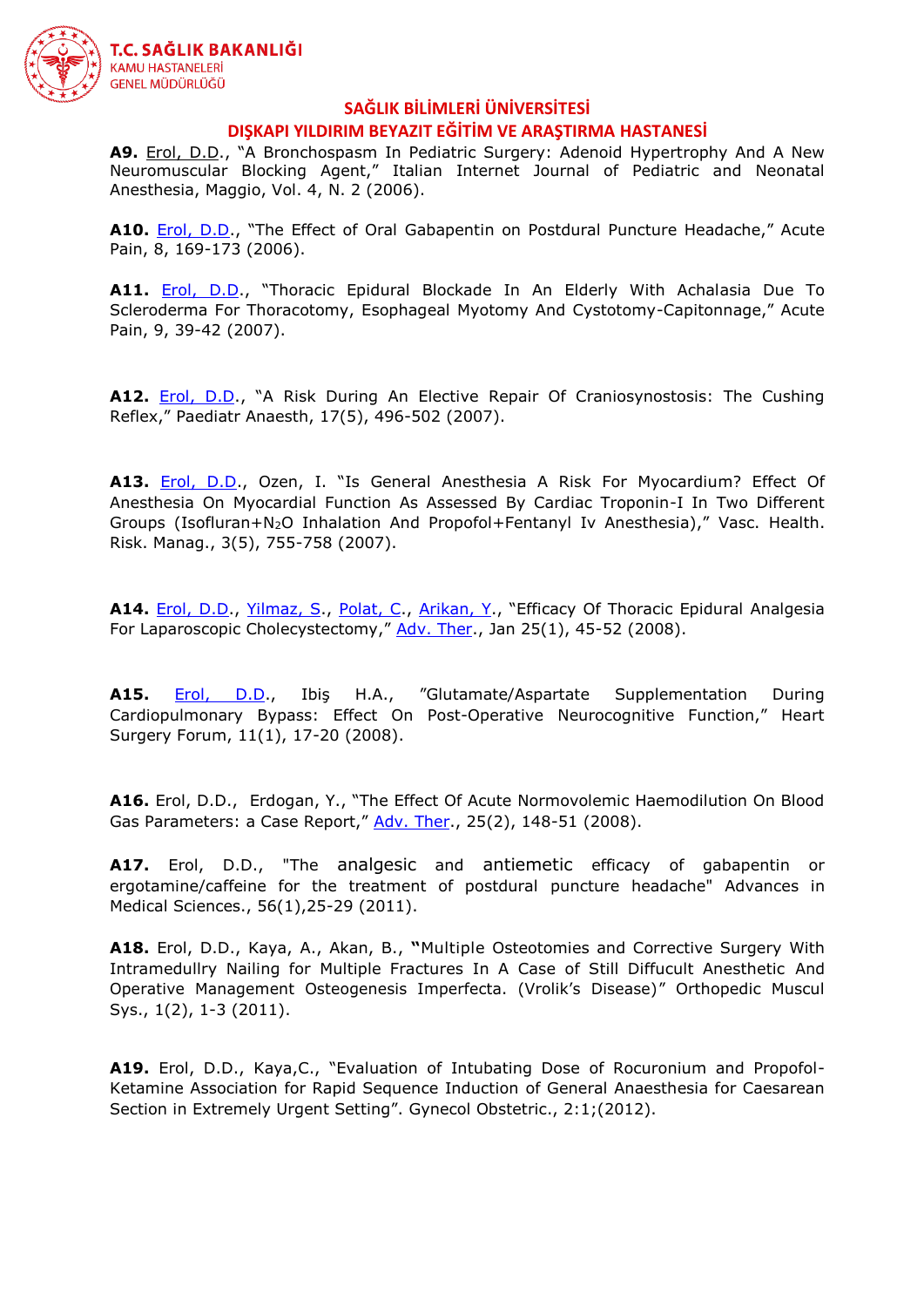

 **A20.** Erol, D.D., Erdoğan, C., Çataroğlu, C.K., Sürer, S., Özkan, Z,U.,I.," [The effect of](http://www.oatext.com/pdf/JIC-4-233.pdf)  [lipid emulsion durıng advanced cardiac life support for Bonzai \(Tetrahydrocannabınol\)](http://www.oatext.com/pdf/JIC-4-233.pdf)  [cardiovascular toxicity](http://www.oatext.com/pdf/JIC-4-233.pdf)." J Integr Cardiol, 2018, doi: 10.15761/JIC.1000233

 **A21**. Erol, D.D., Aytac, I., " [Current anesthesıa for Cesarean Sectıon,](https://www.heighpubs.org/cjog/pdf/cjog-aid1011.pdf)" Clin J Obstet Gynecol. 2018; 1: 061-066.<https://doi.org/10.29328/journal.cjog.1001011>

**A22.** Erol, D.D., "Assessing the Neurocognitive function effects of ketamine in Cardiac [Surgical patients](https://www.heighpubs.org/hacr/pdf/ijcar-aid1007.pdf)." Int J Clin Anesth Res. 2018; 2: 018-022. https://dx.doi.org/10.29328/journal.ijcar.1001007

#### **B. Uluslararası bilimsel toplantılarda sunulan ve bildiri kitabında (***Proceedings***) basılan bildiriler :**

**B1**. [Erol, D.D.](http://www.ncbi.nlm.nih.gov/sites/entrez?Db=pubmed&Cmd=Search&Term=%22Erol%20DD%22%5BAuthor%5D&itool=EntrezSystem2.PEntrez.Pubmed.Pubmed_ResultsPanel.Pubmed_RVAbstractPlusDrugs1), Altinel, L., Erol, K., Bozan, E., "Transfusion-Related Acute Lung Injury (Trali) In A Multipar Patient," 5<sup>th</sup> European Congress of Trauma and Emergency Surgery, Istanbul, TURKEY, 392, Kansu, Istanbul, 2002.

**B2**. [Erol, D.D](http://www.ncbi.nlm.nih.gov/sites/entrez?Db=pubmed&Cmd=Search&Term=%22Erol%20DD%22%5BAuthor%5D&itool=EntrezSystem2.PEntrez.Pubmed.Pubmed_ResultsPanel.Pubmed_RVAbstractPlusDrugs1)., Polat, C., San, O., "The Early Diagnosis and Treatment Of Acute Hemorrhagic Shock After Laparoscopic Cholecystectomy," 5<sup>th</sup> European Congress of Trauma and Emergency Surgery. Istanbul, TURKEY, 341, Kansu, Istanbul, 2002.

**B3**. [Erol, D.D.](http://www.ncbi.nlm.nih.gov/sites/entrez?Db=pubmed&Cmd=Search&Term=%22Erol%20DD%22%5BAuthor%5D&itool=EntrezSystem2.PEntrez.Pubmed.Pubmed_ResultsPanel.Pubmed_RVAbstractPlusDrugs1), Sivaci, G.R., Akbulut, G., Şaykol, V., Şafak, B., "Malignant Hyperthermia In A Patient With High Creatinin Phosphokinase Levels," 5th European Congress of Trauma and Emergency Surgery. Istanbul, TURKEY, 467, Kansu, Istanbul, 2002.

**B4**. [Erol, D.D](http://www.ncbi.nlm.nih.gov/sites/entrez?Db=pubmed&Cmd=Search&Term=%22Erol%20DD%22%5BAuthor%5D&itool=EntrezSystem2.PEntrez.Pubmed.Pubmed_ResultsPanel.Pubmed_RVAbstractPlusDrugs1)., Ibiş, H.,Arif, "Akalazya Cerrahisi Ve Torakal Epidural Analjezi," European Society of Regional Anesthesiology III. Congress in Izmir,TURKEY, 74, Izmir, TURKEY, 2005.

**B5**. [Erol, D.D](http://www.ncbi.nlm.nih.gov/sites/entrez?Db=pubmed&Cmd=Search&Term=%22Erol%20DD%22%5BAuthor%5D&itool=EntrezSystem2.PEntrez.Pubmed.Pubmed_ResultsPanel.Pubmed_RVAbstractPlusDrugs1)., Gecıcı, O., Dogan, Bakı, E., "A Central Anticholinergic Syndrome Secondary To Atropine Treatment of Organophosphate Poisoing, $"15<sup>th</sup>$  International Intensive Care Symposium. Istanbul/TURKEY, , 2005.

**B6**. [Erol, D.D.](http://www.ncbi.nlm.nih.gov/sites/entrez?Db=pubmed&Cmd=Search&Term=%22Erol%20DD%22%5BAuthor%5D&itool=EntrezSystem2.PEntrez.Pubmed.Pubmed_ResultsPanel.Pubmed_RVAbstractPlusDrugs1), Erciyes, N., Hocaoglu, C., Delayed Neuropsychiatric Disorders Following Acute Carbon Monoxide Intoxication," 15<sup>th</sup> International Intensive Care Symposium. Istanbul/TURKEY, , 2005.

**B7**. [Erol, D.D.](http://www.ncbi.nlm.nih.gov/sites/entrez?Db=pubmed&Cmd=Search&Term=%22Erol%20DD%22%5BAuthor%5D&itool=EntrezSystem2.PEntrez.Pubmed.Pubmed_ResultsPanel.Pubmed_RVAbstractPlusDrugs1), Altinel, L., Erdogan, Y., "The Effect of Acute Normovolemic Haemodilution On Haemodynamics and Blood Gases Parameters In Total Joint Arthroplasty," 7<sup>th</sup> Domestic Meeting of The European Hip Society. Antalya/TURKEY, 177, Wichtig, Milano/Italy, 2006.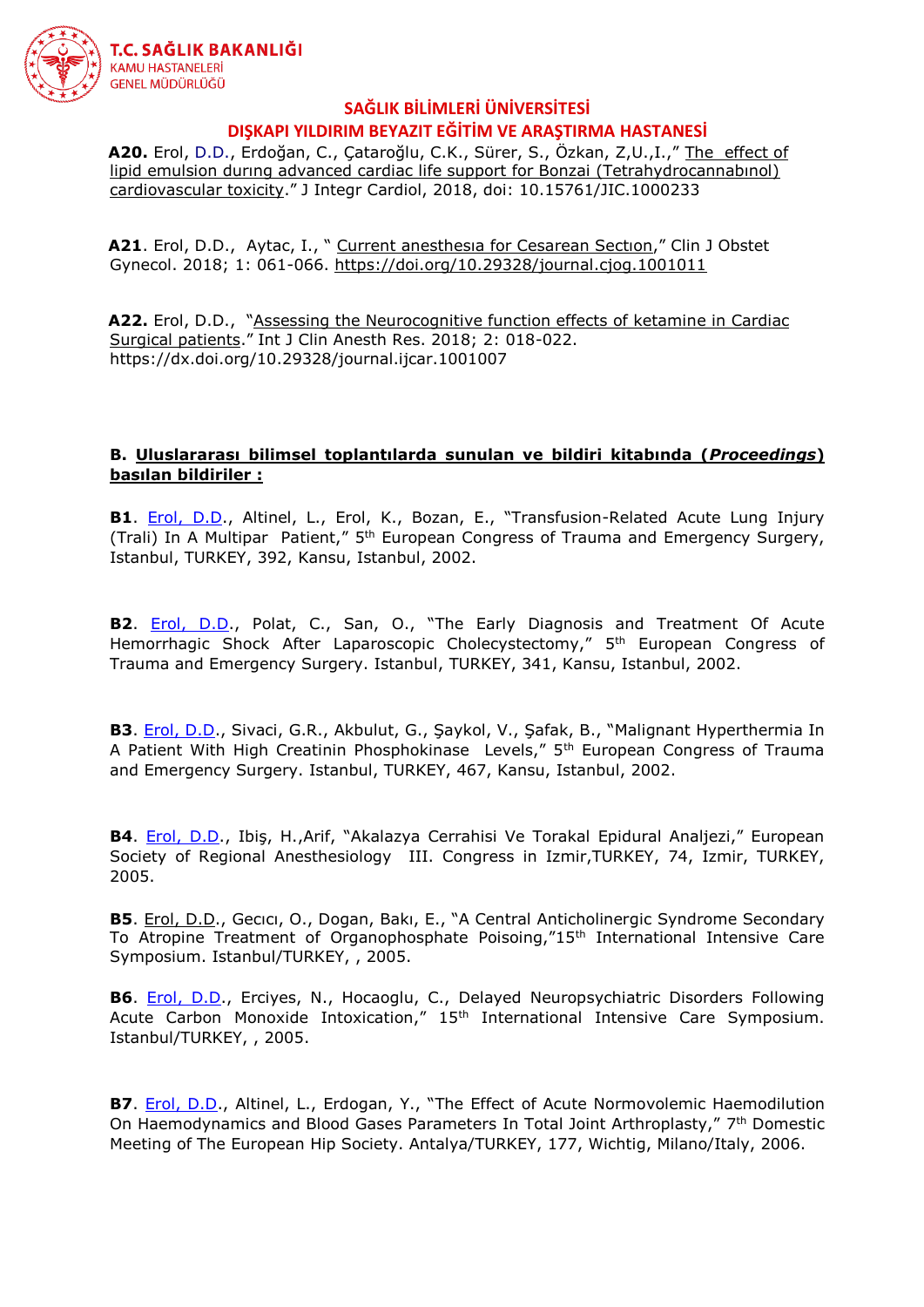

**B8**. [Erol, D.D](http://www.ncbi.nlm.nih.gov/sites/entrez?Db=pubmed&Cmd=Search&Term=%22Erol%20DD%22%5BAuthor%5D&itool=EntrezSystem2.PEntrez.Pubmed.Pubmed_ResultsPanel.Pubmed_RVAbstractPlusDrugs1)., "Efficacy of Oral Gabapentin For The Treatment of Postdural Puncture Headache: A Randomized, Observer-Blind, Controlled Clinical Trial. 5<sup>th</sup> Congress of the European Federation of IASP Chapters (EFIC) – Pain in Europe V. Istanbul, Turkey, 199- 200, Elsevier, 2006.

**B9**. [Erol, D.D](http://www.ncbi.nlm.nih.gov/sites/entrez?Db=pubmed&Cmd=Search&Term=%22Erol%20DD%22%5BAuthor%5D&itool=EntrezSystem2.PEntrez.Pubmed.Pubmed_ResultsPanel.Pubmed_RVAbstractPlusDrugs1).,Eser, O., "The Expected Difficult Intubation Of A Patient With Beare-Stevenson Syndrome," Joint Meeting of APA & TARD- 3rd National Congress of Peadiatric Anaesthesia, Istanbul, Turkey, 120, pedanes.org, Istanbul, Turkey.

**B10**. [Erol, D.D.](http://www.ncbi.nlm.nih.gov/sites/entrez?Db=pubmed&Cmd=Search&Term=%22Erol%20DD%22%5BAuthor%5D&itool=EntrezSystem2.PEntrez.Pubmed.Pubmed_ResultsPanel.Pubmed_RVAbstractPlusDrugs1), Erdoğan, Y., "A Risk During An Elective Repair Craniosynostosis. Joint Meeting of APA & TARD- 3rd National Congress of Peadiatric Anaesthesia, Istanbul, Turkey, 144-145, pedanes.org, Istanbul, Turkey.

**B11**. [Erol, D.D.](http://www.ncbi.nlm.nih.gov/sites/entrez?Db=pubmed&Cmd=Search&Term=%22Erol%20DD%22%5BAuthor%5D&itool=EntrezSystem2.PEntrez.Pubmed.Pubmed_ResultsPanel.Pubmed_RVAbstractPlusDrugs1), Yılmaz, S., Polat, C., Arikan, Y., "The Effect of Thoracic Epidural Blockade Undergoing General Anesthesia For Laparoscopic Cholecystectomy. The 14<sup>th</sup> Postgraduate Course of the International Association of Surgeons, Gastroenterologists and Oncologists. December 7-9, 2006, Athens, GREECE.

**B12**. [Erol, D.D](http://www.ncbi.nlm.nih.gov/sites/entrez?Db=pubmed&Cmd=Search&Term=%22Erol%20DD%22%5BAuthor%5D&itool=EntrezSystem2.PEntrez.Pubmed.Pubmed_ResultsPanel.Pubmed_RVAbstractPlusDrugs1)., Hocaoglu, C., "Early Diagnosis of Postoperative Delirium Development In Elderly Surgery Patients With Mini Mental State Test. 16<sup>th</sup> International Intensive Care Symposium, Istanbul, Turkey, P11, Istanbul, Turkey, 2007.

**B13**. [Erol, D.D.](http://www.ncbi.nlm.nih.gov/sites/entrez?Db=pubmed&Cmd=Search&Term=%22Erol%20DD%22%5BAuthor%5D&itool=EntrezSystem2.PEntrez.Pubmed.Pubmed_ResultsPanel.Pubmed_RVAbstractPlusDrugs1), Ibiş H.A., "Glutamate/Aspartate Supplementation During Cardiopulmonary Bypass: Effect On Post-Operative Neurocognitive Function," 3rd Congress Of In Cardiology And Cardiovascular Surgery, 2007 Annual Congress Of International Society Of Cardiovascular Pharmacotherapy (Iscp) And 2007 International Society Of Minimally Invasive Cardiothoracic Surgery (Ismıcs) Winter Workshop., Antalya, Vol 10, Supp 1, 87, Carden Jennings, Charlottesville , 2007.

**B14**. [Erol, D.D.](http://www.ncbi.nlm.nih.gov/sites/entrez?Db=pubmed&Cmd=Search&Term=%22Erol%20DD%22%5BAuthor%5D&itool=EntrezSystem2.PEntrez.Pubmed.Pubmed_ResultsPanel.Pubmed_RVAbstractPlusDrugs1), Ozen, I. "Is General Anesthesia A Risk For Myocardium? Effect Of Anesthesia On Myocardial Function As Assessed By Cardiac Troponin-I In Two Different Groups (Isofluran+N<sub>2</sub>O Inhalation And Propofol+Fentanyl Iv Anesthesia)," 3<sup>rd</sup> Congress Of In Cardiology And Cardiovascular Surgery, 2007 Annual Congress Of International Society Of Cardiovascular Pharmacotherapy (Iscp) And 2007 International Society Of Minimally Invasive Cardiothoracic Surgery (Ismıcs) Winter Workshop., Antalya, Vol 10, Supp 1, 118 , Carden Jennings, Charlottesville , 2007.

**B15**. [Erol, D.D.](http://www.ncbi.nlm.nih.gov/sites/entrez?Db=pubmed&Cmd=Search&Term=%22Erol%20DD%22%5BAuthor%5D&itool=EntrezSystem2.PEntrez.Pubmed.Pubmed_ResultsPanel.Pubmed_RVAbstractPlusDrugs1), Pancaroglu,M., Yegit, M. Asseessing The Neurocognitive Function Effects of Ketamin In Cardiac Surgical Patients. 8th Congress of Update in Cardiology and Cardiovascular Surgery(UCCS)., Antalya, Turkey. 1 - 4 March 2012.

**B16.** Erol.D.D., Erdogan. C., Cataroglu. C.K., S.Surer, Uluşan Ozkan. Z.. The Effect Of Lipid Emulsion During Advanced Cardiac Life Support For Bonzai (Tetrahydrocannabinol) Cardiovascular Toxicity. 64th ESCVS European Society for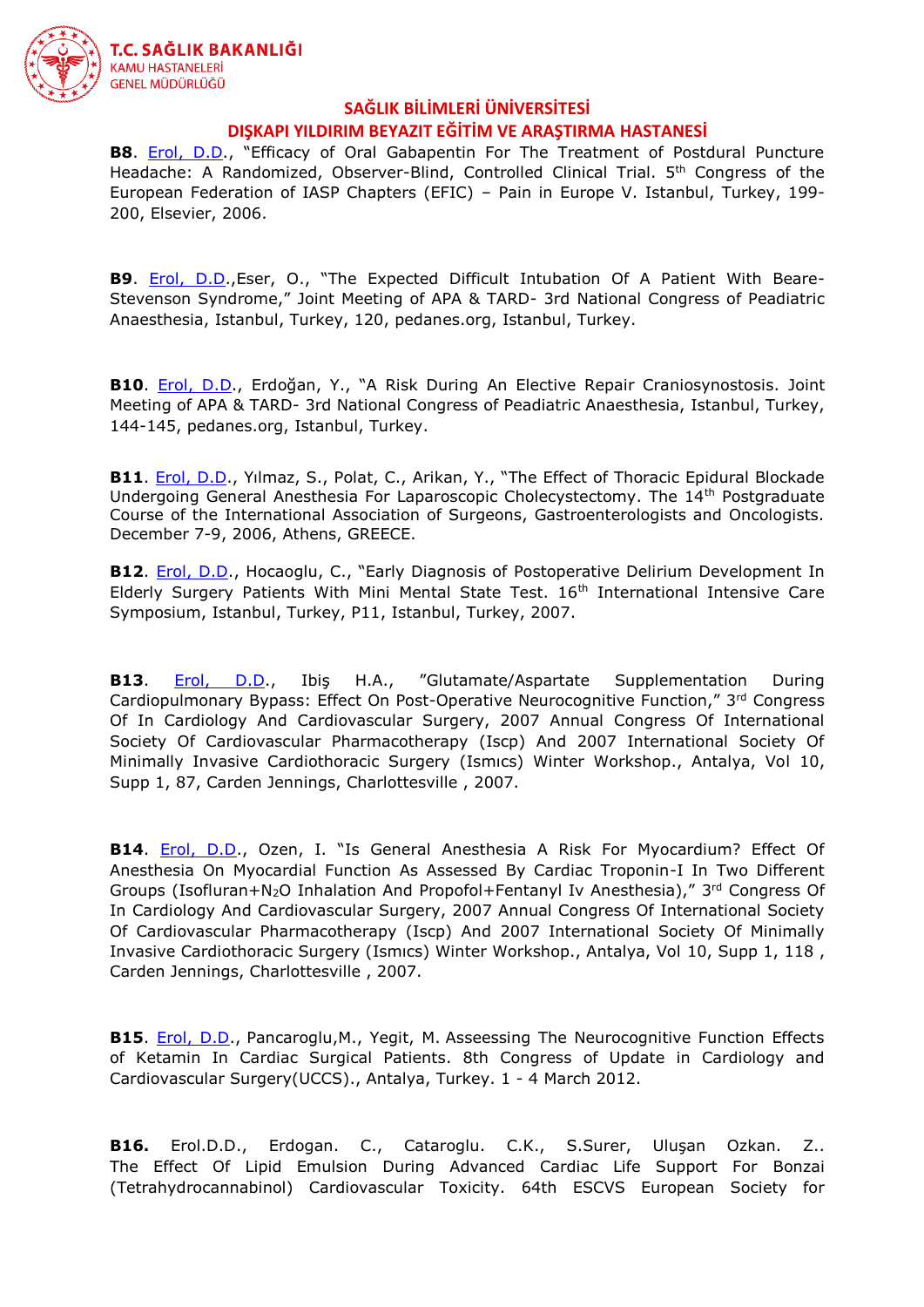

Cardiovascular and Endovascular Surgery & 11th International Congress of Update in Cardiology and Cardiovascular Surgery.(ESCVS), Istanbul, Turkey. 26-29 March 2015.

**B17.** Erol. D.D., Erdoğan. C., Çataroğlu. C.K.,The Changes In The Braın Of Patıents Who Remaıned In A Persıstent Vegetatıve State After Hypoglycemıc Coma. 20th International Intensive Care Symposium, Istanbul, Turkey. 8-9 May 2015.

#### **C. Yazılan uluslararası kitaplar veya kitaplarda bölümler :**

#### **Yazılan uluslararası kitaplar veya kitaplarda bölümler :**

**C.** Erol, D.D, Kaya, C. "Anesthesia for cesarean delivery", Cesarean Delivery, ed. Aleksandar Lazinica, ISBN 979-953-307-055-0, In Tech d.o.o., Rijeka,Croatia, 2012.

#### **Yazılan ulusal kitaplar veya kitaplarda bölümler :**

**C1.** Erol, D.D, "Anestezi Uygulamaları Ve İlaç Etkileşimleri", Mide Ve Duedonum, ed. O.N. Dilek, 195-225, Afyon Kocatepe Üniversitesi Yayınları, Afyon, 2001.

**C2.** Erol, D.D, "Anestezikler Ve Karaciğer", Karaciğer, ed. O.N. Dilek, 293-307, Afyon Kocatepe Üniversitesi Yayınları, Afyon, 2003.

**C3.** Erol, D.D, "Kardiyopulmoner Resusitasyon-CPR", İlk Yardım, ed. O.N. Dilek, 97-112, Afyon Kocatepe Üniversitesi Yayınları, Afyon, 2003.

**C4.** Özçakmak, H., Öztaşan, N., Erol, D.D., Polat, C., "Pnömoperiton Fizyolojisi", Laparoskopik Cerrahi, ed. C. Polat, 195-225, Nobel Tıp Kitapevleri, İstanbul, 2008.

**C5.** Erol, D.D., Süer, H., "Preoperatif Hazırlık", Hepatopankreotobilier Cerrahi, ed. C. Polat, Nobel Tıp Kitapevleri,115-119, İstanbul, 2010.

#### **D. Ulusal hakemli dergilerde yayımlanan makaleler :**

**D1**. Polat, C., Akbulut, G., Yılmaz, S., Erol, Doğan, D., Arıkan, Y., Dilek, O.N., Gökçe, Ö., "Laparoskopik Cerrahide Pnömoperitonyumun Sistemik Etkileri," Ulusal Endoskopik-Laparoskopik Cerrahi Dergisi, 10(1-2),13-22 (2003).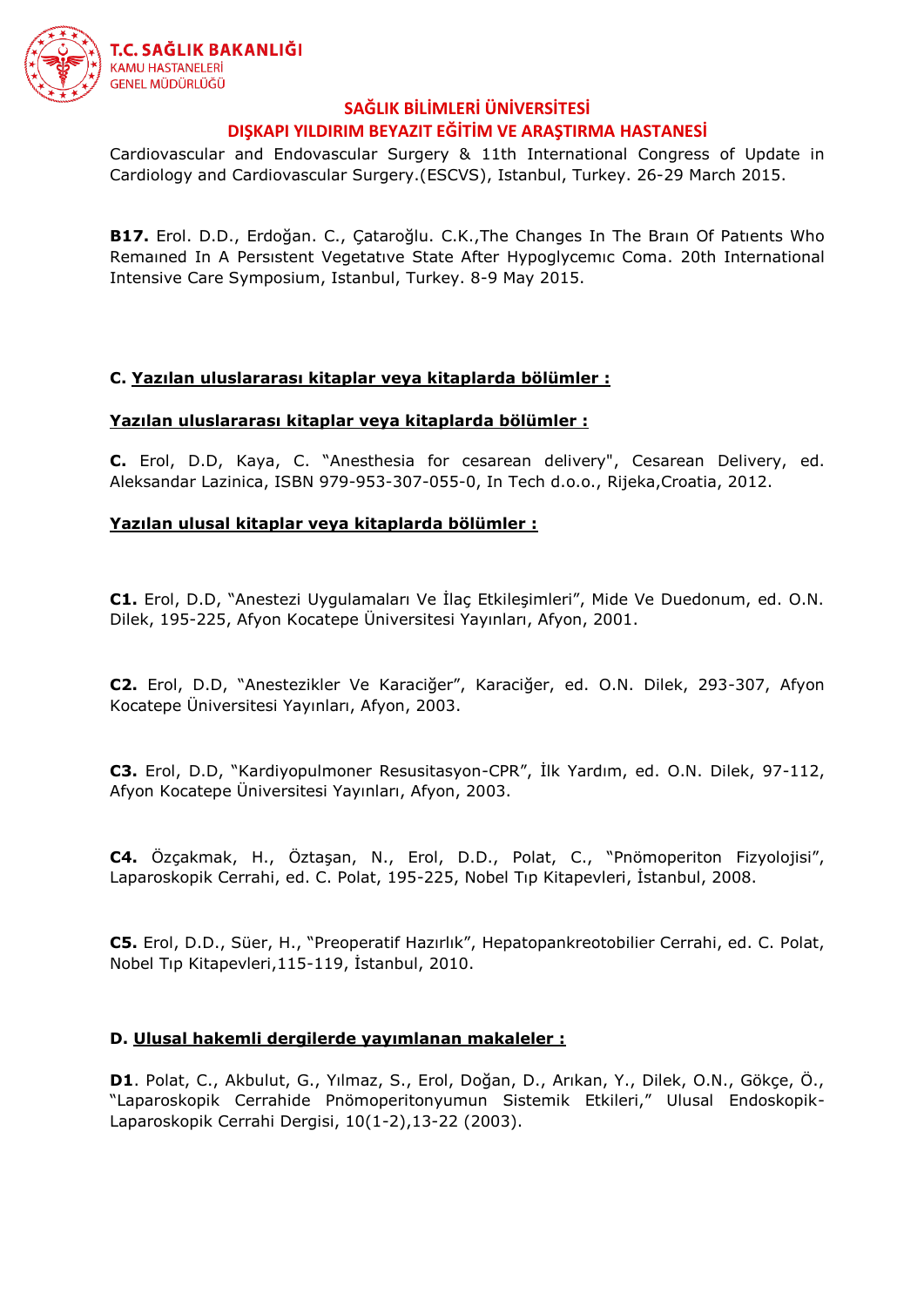

**D2**. Fidan, H., Sıvacı, R., Ellidokuz, E., Erol, D., Balcı, C., Malatyon Entoksikasyonunda Akut İnterstisyel Pankreatit Ve Akciğer Ödemi," Türk Anesteziyoloji ve Reanimasyon Derneği Dergisi, 32(4), 319-322(2004).

**D3**. Erol, D,D., Erciyes, N., Hocaoğlu, Ç., "Geç Nöropsişik Komplikasyon Gelişen Karbonmonoksit İntoksikasyon Olgusu," Türkiye Klinikleri Anesteziyoloji-Reanimasyon Dergisi,5(1),48-51 (2007).

**D4**. Erol, D,D., Perioperatif Sıvı Tedavisi: Güncel Yaklaşımlar. Türkiye Klinikleri. Tıp Bilimleri Dergisi,27(6), 894-901 (2007).

**D5**. Erol, D,D., Hocaoğlu, Ç., "Geriatrik Yaş Grubunda Postoperatif Delirium Gelişiminde Kısa Mental Testin Geçerliliği," Karadeniz Tıp Dergisi, (2009).

**D6**. Doğan, Baki, E., Erol, D,D., Demirel, R., Erdoğan, Y., "Sezaryan Operasyonlarında Spinal Anestezide Kullanılan Levobupivakain Ve Bupivakainin Maternal Ve Fetal Klinik Etkilerinin Karşılaştırılması" ARUD Anestezi ve Reanimasyon Uzmanları Derneği Dergisi,

18(1),19-28 (2010).

**D7**. Erol, D,D., "Anesthetic Management For Operative Biliary Tract Patient." Review. Turkiye Klinikleri J Gen Surg-Special Topics 2011;4(2):46-9

#### **E. Ulusal bilimsel toplantılarda sunulan ve bildiri kitaplarında basılan bildiriler:**

**E1**. Erol, D.D., Aktürk, G., Hocaoğlu, Ç., "Yaşlı Cerrahi Hastalarda Postoperatif Delirium Gelişimi," XXX. TARK- Türk Anesteziyoloji ve Reanimasyon Kongresi, 15, İstanbul,1996.

**E2**. Sermez, Y., Oruç, N., Doğan, Erol, D., Keskin, A., Kozdağ, G., Akdağ, B., "Diabetiklerde Karaciğer Yağlanmasında Obezitenin Önemi," XX. Ulusal Endokrinoloji ve Metabolizma Hastalıkları Kongresi, 65 , İzmir,1997.

**E3**. Erol, D.D., Özen, İ., Ören, A., Solak, M., "İzofluran-N2oinhalasyon Anestezisi İle Propofol-Fentenyl İntravenöz Anestezisinin İnsülin Sekresyonuna Etkisi," XXXIV. TARK-Türk Anesteziyoloji ve Reanimasyon Kongresi, 346, Kuşadası, AYDIN, 2000.

**E4**. Erol, D.D., Özen, İ., Ören, A., Solak, M., "Yaygın Kullanılan Farklı İki Anestezi Yönteminde Kardiak Troponin-I İle Kardiak Hasarın Belirlenmesi," XXXIV. TARK- Türk Anesteziyoloji ve Reanimasyon Kongresi, 348, Kuşadası, AYDIN, 2000.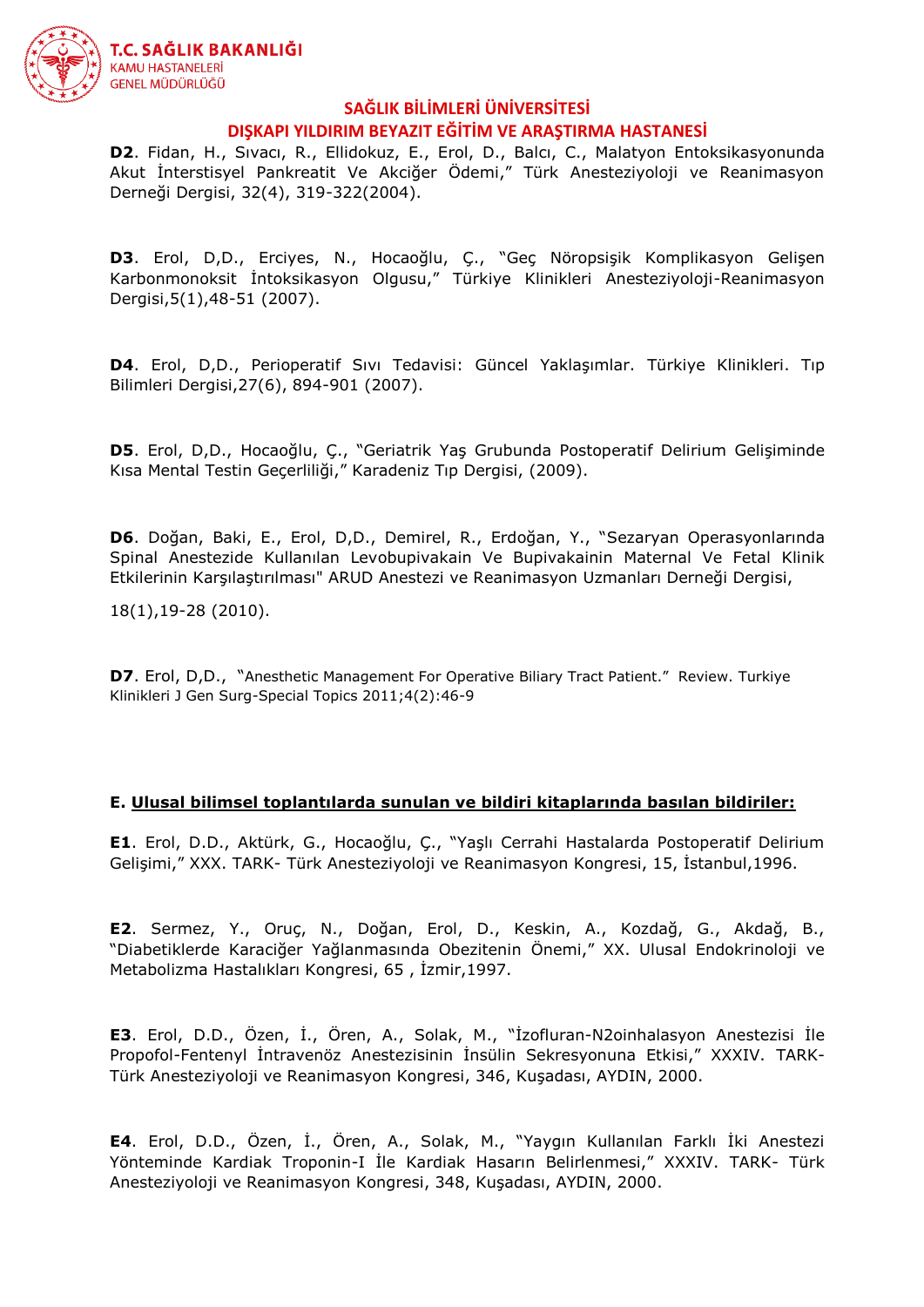

**E5**. Erol, D.D., Solak, M., Uzunlar, H., "Diabetes Mellituslu Hastaların Bir Yıllık Cerrahi Gereksinimlerinin Değerlendirilmesi," XXXIV. TARK- Türk Anesteziyoloji ve Reanimasyon Kongresi, 401, Kuşadası, AYDIN, 2000.

**E6**. Erol, D.D., Sıvacı, R., Dereköy, S., "Pediatrik Anestezide Mivacuryuma Bağlı Bronkospazm," XXXVII.Türk Anesteziyoloji ve Reanimasyon Kongresi, PA02 , Antalya, 2002.

**E7**. Erol, D.D., Sıvacı, R., Yılmaz, S., "Artmış Malin Hipertermi Riskinde Problemsiz Genel Anestezi Uygulaması," XXXVII. Türk Anesteziyoloji ve Reanimasyon Kongresi, 109, Antalya, 2003.

**E8.** Erol, D.D., Sıvacı, R., Değirmenci, B., " Beklenen Zor Entübasyonda Tomografik Görüntülemenin Katkısı," XXXVII.Türk Anesteziyoloji ve Reanimasyon Kongresi, 109-110, Antalya, 2003.

**E9**. Balcı, C., Sıvacı, R., Erol, D., Fidan, H., "Hellp Sendromunda Rejyonel Anestezi Uygulaması" XXXVII.Türk Anesteziyoloji ve Reanimasyon Kongresi, 208, Antalya, 2003.

**E10**. Sıvacı, R., Erol, D., Fidan, H., Balcı, C., "Parkinsonlu Hastaların Anestezi Uygulamalarında Sevofluranın Rolü," XXXVII.Türk Anesteziyoloji ve Reanimasyon Kongresi, 95, Antalya, 2003.

**E11**. Sıvacı, R., Erol, D., Balcı, C., Akbulut, G., Gökçe, Ö., "Feokromasitoma Cerrahisinde Epidural Anestezi Ve Sevofluran-Opioid Kombinasyonu İle Anestezi Uygulaması," XXXVII.Türk Anesteziyoloji ve Reanimasyon Kongresi, 101, Antalya, 2003.

**E12**. Cevrioglu, A.S., Degirmenci, B., Acar, M., Yilmazer, M., Erol, D., Kahraman, A., Demirel, R., Coksuer, H., "Farklı Tubal Ligasyon Yöntemlerinin Uterin Ve Ovaryen Arter Kan Akım Hızları Üzerinde Oluşturduğu Değişikliklerin Araştırılması," 1. Jinekolojik Endoskopi Kongresi, 68, Ankara, 2004.

**E13**. Erol, D.D., Fidan, H., Erol, K., Baştutçu, Ö., "Diabetes Mellitus Ve Cerrahi Prevalans," 40. Ulusal Diyabet Kongresi, 77, Antalya, 2004.

**E14**. Erol, D.D., Ela, Y., Erol, K., İbiş, H.A., "Diabetes Mellitus Ve Postoperatif Mortalite," 40. Ulusal Diyabet Kongresi, 68, Antalya, 2004.

**E15**. Sıvacı, R., Orman, A., Erol, D., Balcı, C., Fidan, H., Pancaroğlu, M., "Enteral Beslenme Ve Kronik Obstrüktif Akciğer Hastalığı Pulmoner Komplikasyonlar İçin Risk Faktörü Müdür?," Klinik Enteral Parenteral Nütrisyon Kongresi, 147, Kuşadası,Aydın, 2004.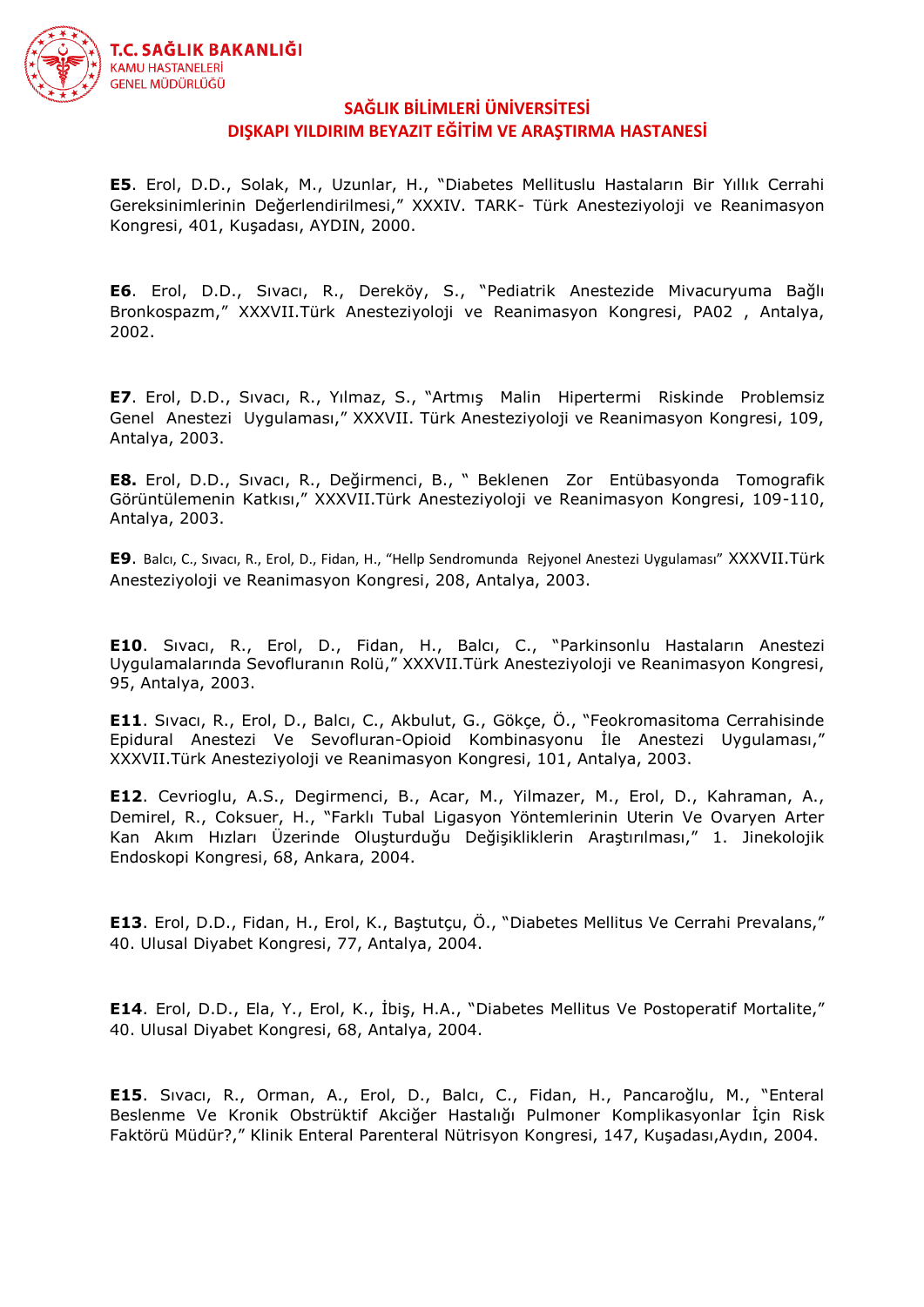

**E16**. Sıvacı, R., Orman, A., Erol, D., Balcı, C., Fidan, H., Ela, Y., Taylan, B., "Kronik Obstrüktif Bronkopatili Hastalarda Mekanik Ventilasyonda Görülen Hipofosforemi," Klinik Enteral Parenteral Nütrisyon Kongresi, 146, Kuşadası,Aydın,2004.

**E17**. Erol, D.D., Sıvacı, R., Erdoğan, Y., Gökçe, Ö., "Deksmedetomidin Kullanımında Klonik Konvülsiyon Gelişimi," XXXVIII.Türk Anesteziyoloji ve Reanimasyon Kongresi, 248, Antalya, 2004.

**E18**. Erol, D.D., Balcı, C., Yeğit, M., Pancaroğlu, M., "Hellp Sendromunda Koagülopati Regional Anestezi İçin Elimine Edilebilir Risk Faktörüdür," XXXVIII.Türk Anesteziyoloji ve Reanimasyon Kongresi, 197-198, Antalya, 2004.

**E19**. Erol, D.D., Ela, Y., Erol, K., İbiş, H.A., "Diabetes Mellitus Ve Postoperatif Mortalite," XXXVIII.Türk Anesteziyoloji ve Reanimasyon Kongresi, 267-268, Antalya, 2004.

**E20**. Erol, D.D., Fidan, H., Erol, K., Baştutçu, Ö., "Diabetes Mellitus Ve Cerrahi Prevalans," XXXVIII.Türk Anesteziyoloji ve Reanimasyon Kongresi, 158, Antalya, 2004.

**E21**. Balcı, C., Sıvacı, R., Karabekir, H.S., Erol, D., Fidan, H., Ela Y., "Hipotroidili, Preeklamptik Ve Obez Bir Gebede Rejyonal Anestezi Uygulaması,"XI. Kış Sempozyumu, , Uludağ / Bursa, 2005.

**E22**. Sıvacı, R., Kahraman, F., İbiş, A., Balcı, C., Fidan, H., Erol D., "Spinal Anestezi Uygulanan Hastalarda Gebelik Haftasının Apgar Skorlarına Etkisi," XI. Kış Sempozyumu, , Uludağ / Bursa, 2005.

**E23**. Erol, D.D., Acartürk, G., Baştutcu, Ö., "İntraoperatif Kan Glukoz Regülasyonlarının Değerlendirilmesi," 41. Ulusal Diyabet Kongresi, , Antalya, 2005.

**E24**. Erol, D.D., Balcı, C., Kahraman, F., Yeğit, M., "Henoch-Schönlein Purpurasında Anestezi Uygulaması," XXXIX.Türk Anesteziyoloji Ve Reanimasyon Kongresi, 132, Antalya, 2005.

**E25**. Erol, D.D., Şamlı, M., "Bipolar Plasmakinetik Elektrocerrahi Teknikle Yapılan Tur-P Operasyonlarında Tur-P Sendromu Gelişimi," XXXIX.Türk Anesteziyoloji ve Reanimasyon Kongresi, 129-130, Antalya, 2005.

**E26**. Erol, D.D., İbiş, H.A., Çelik, M., Emmiler, M., Çekirdekçi, A., "Kardiak Cerrahide Kullanılan Glutamatın Kognitif Fonksiyonlar Üzerine Etkisi," XXXIX.Türk Anesteziyoloji ve Reanimasyon Kongresi, 52, Antalya, 2005.